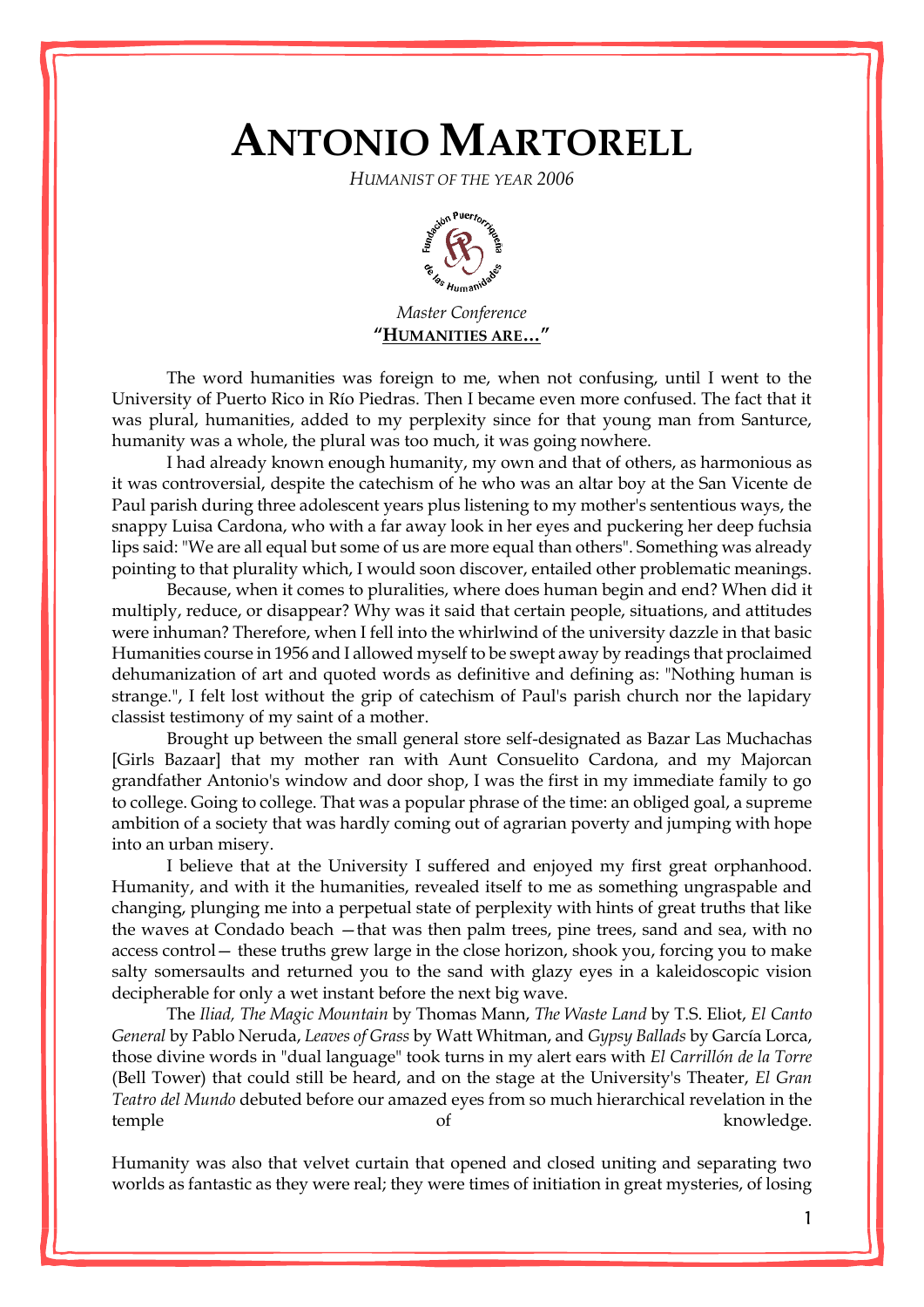innocence and the hints of experiences as human as inhuman that expanded and complicated a universe that until then we thought was simple. Because the University meant entering the universe and the universe was wide and foreign.

Especially for us, formed and deformed by the dogma of geographic smallness, feeling and knowing that we are a minuscule island in an immense ocean, always close to foundering, to shipwrecking like a fragile sail boat at sea, island, hardly floating between the nostalgic Hispanic past and the futurist fascination of the giant of the North, weak link between the language of Cervantes and that of Shakespeare, heirs of everything and owners of nothing. And let's not even mention Indigenous and African inheritance. Those were still waiting for us in the future.

Humanity was, hurt humanity, that of the Korean War veterans with whom we shared classrooms and gatherings. Those so-called "crazy veterans" that came a decade before the ones from Vietnam. What I never saw but was told in varied versions was the story of the Korea veteran who heard the engine of a Pan American airplane when walking across the Río Piedras Campus and threw himself on the ground convinced that the bombardment was imminent and that he was a fatal target.

That humanity of a youth shattered before our eyes dazzled by Hollywood movies of warlike patriotism sugared with national anthems and heroic acts that moved us to tears with Glenn Miller's music and Jane Froman's semibreve voice singing "With a song in my heart" from the trembling lips of the martyred redhead Susan Hayward.

What humanity did I belong to from all of those? That of Mexican gangsters Carlos López Montezuma and Juan Orol, or James Cagney and Humphrey Bogart, the handsome young mafia men of Hollywood? To the tearful tangos by Libertad Lamarque or Doris Day's singsong freckles? The masters of raised eyebrows María Félix and Pedro Armendáriz or the idealized and blonde normalcy of James Stewart and June Allyson?

Maybe it was one of those moments late at night when returning from Cine Delicias from watching four movies in English on the same day I had seen three in Spanish in the afternoon at Cine Oriente when in front of the mirror in the solitude of the bathroom while everyone was sleeping in the house, I practiced hairdos and looks, gestures and smiles that echoed the big screen now reduced to the narrow mirror on the medicine cabinet. Who knows if it was then that I discovered something within me that was more than ignorance, of not knowing, the full conscience of the absence of a necessary knowledge, indispensable, an emptiness that cried out to stop being so, an unavoidable worry that I still experience here tonight in front of a multiplied mirror, that without you knowing, you are for me tonight more than half a century later.

Not knowing and wanting to know, identifying through words and images a changing world from an adolescent's perspective that, hopelessly, and despite the years, will continue to be so as he will need, he will feel the absence, he will hurt forever for what he doesn't know and he will try to remedy his problem, search for comfort, relieve his sorrow (to quote some bolero verses I am fond of) recurring to the act of creating and recreating.

But the road has been neither straight nor easy, but rather tortuous sometimes, always elliptical, defying the syllogisms learned from the Jesuits at Georgetown University, captivated by the tradition I refuse to give up, in a constant temptation of being someone else in order to be myself, walking and grasping a color, a smell, a taste that takes me from one word to another, from one image to another in a vain determination (again the bolero), my love is impossible. However, that impossibility is the challenge that forces me to what my friend Antonio T. Díaz-Royo has called "La aventura de la creación" [The adventure of creation], title of his lucid and generous book regarding my work.

Looking at that voluminous summary of my life and work, I realize that the conjunction and between life and work is unnecessary, because life and work, for good or evil —in my experience— has been a single word that I prefer to coin as trabavida [lifework] (from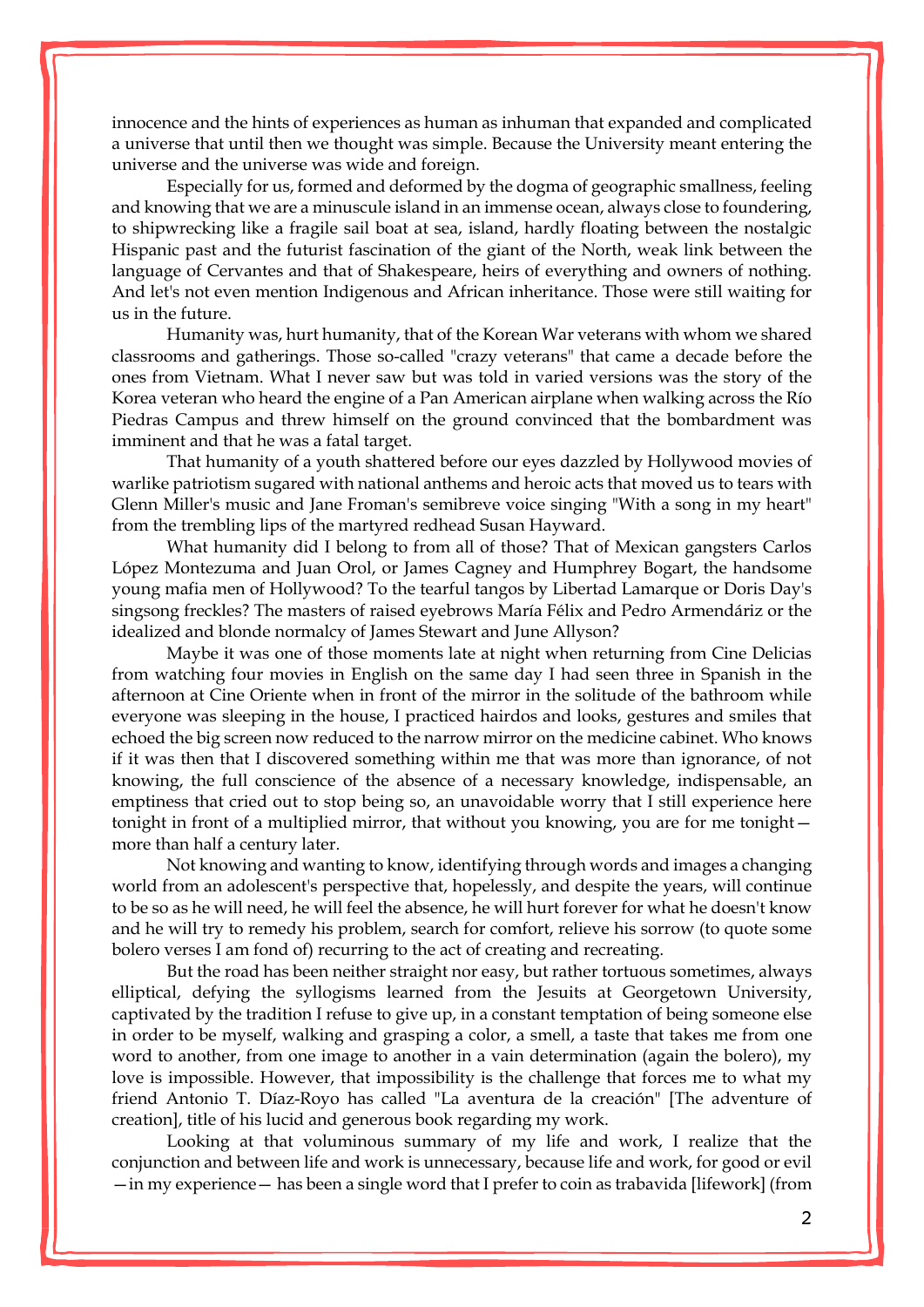the Spanish trabajo and vida) because it is that twisted; this immersion is indissoluble from my not-so-young humanity in the ancestral humanities.

Because that admission to the University of Puerto Rico, that first encounter with the Humanities was not to be taken seriously. My mother, snappy Luisa Cardona, had enrolled me in my absence in the basic course oriented toward a bachelor's degree in what was then known as "pre-med". In her infinite ambition for her first-born, she had already decided on my profession. It would not be that of a Catholic priest, although she was devout, but rather it would be the priesthood for physical health because the Holy Mother Church was an intolerable competition for her maternal plans.

And here I should allow myself a digression of the many that tempt me and it is this: we still suffer from the tyranny of words that separate and box disciplines of knowledge, even though for centuries they had been together. Arts and science do not have to suffer an apartheid, which confuses and do not unite areas of knowledge that are compatible and complimentary. We have very rich evidence in our country, a marvelous legacy, and we just have to quote Dr. Ramón Emeterio Betances, Dr. Agustín Stahl, and Dr. Manuel Zeno Gandía with substantial work in science as well as the humanities.

And we come back to this plural word that follows me like an unsatisfied lover, expectant and possessive. Because science seemed cold and distant to me, numbers scared me and still do in their effort to quantify the universe; only words captivated me with their tireless arabesque calligraphy on the school workbook or their closed and vigorous typographical architecture on a printed page. Let's not even mention the seductive voices that whispered in my ear when reading silently, but, Oh!, so audible in written texts to dance to their chords, waltz, *danza*, *bolero* or *plena* that brings the rhythmic saying of one word after another, hugging and moving away to come together in a different position and meaning. Perhaps that is why signs, the image of a word, its form and orientation on the page combined with the sound, beat, rhythm, and melody added to the concept or image it evokes and announces are inseparable and multipliable to me, mutant inhabitants, resounding humanities that call me from inside the enchanted house of books.

We have the word *patriota* (patriot) as example. Its sound is round and unappealable. It does not allow fissure or decrease. Augmentative and diminutive are impossible: no big patriot or small patriot. On the page, the two t's that detonate the word, shine like two towers in a fortress under siege (I am talking about the word, any similarity with the current situation is a semantic coincidence) and with its ending vocal letter a, associated to womankind, this is when it gets a forcible vigor, a resonant opening and ultimate conclusion that extends itself beyond the silence that prolongs it; *Patriota.*

Nothing is further from the truth in which that word, patriot, reached me, wrapped in bloodstained clothes, isolating criticism, synonym of crime and madness, fanaticism and condemnation. In my childhood and adolescence, the word patriot meant inhumanity, cruelty, and crime, nothing to do with the haloed humanities of my recently-begun university career. Various years would have to go by for that word to lose its colonial burden, assume its restoring role and acquire historical, social, and most of all, human perspective.

If I tell you about this prolonged and painful process, it is because this slow conversion from human to humanist that we celebrate tonight, forces me to prove to you, my equals, how, when, and where the change came about, because in you honoring me tonight, you also honor, consciously or unconsciously, a time, a season of fearful elves, a sad carnival in which instead of having masks, masks lose themselves in a progression of revealing nakedness regarding truths that hurt but are necessary.

Because it was in a Catholic university in the United States in the metropolis' capital where these truths were uncovered with such an antique vision, with arguments as convincing as the ones that tend to be born in the heart of imperial power, without shame,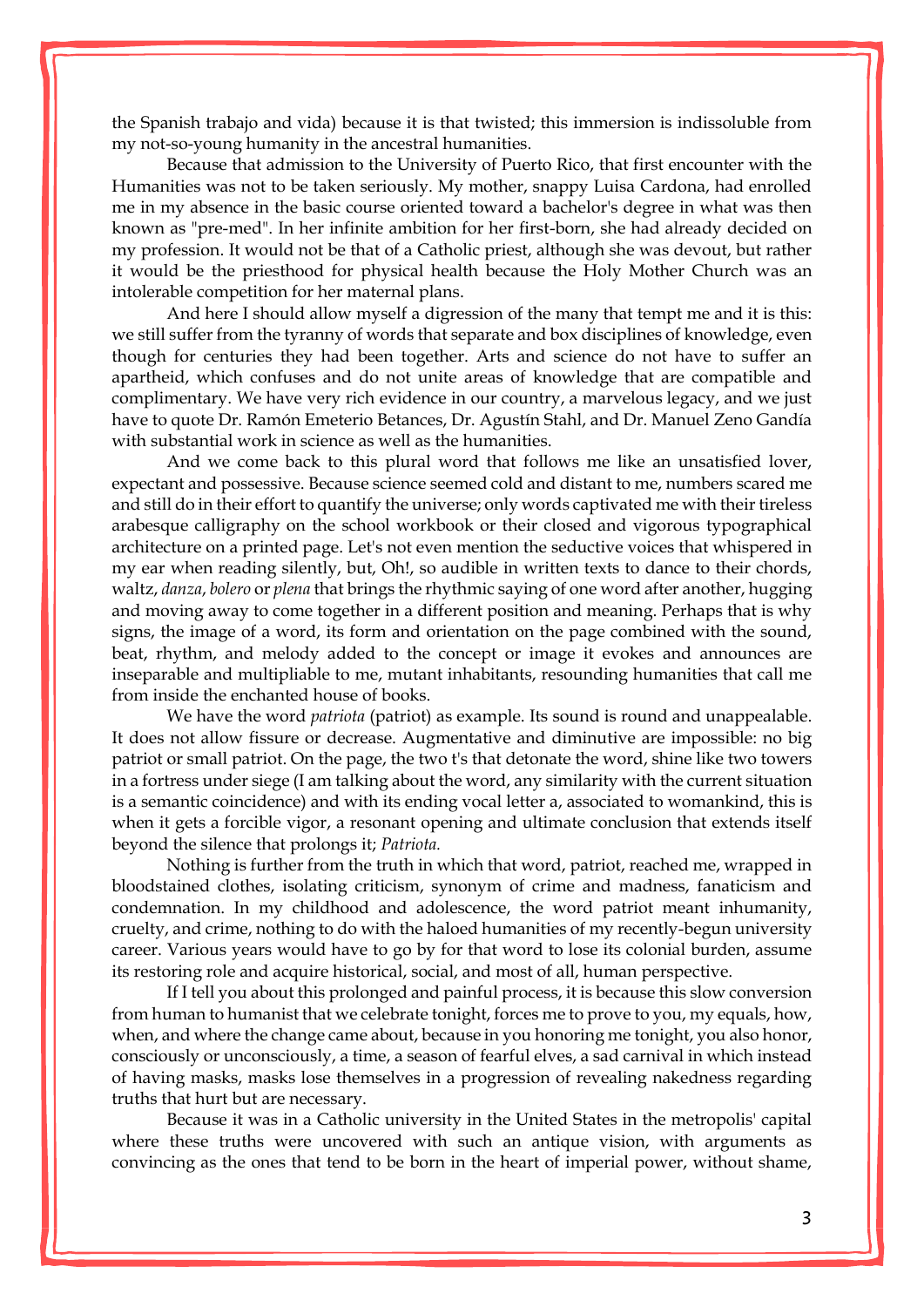otherwise unnecessary as power can do without shame, and with the clarity of thought, theoretic eloquence, and humanist intention of Jesus' soldiers.

Power was uncovered before me in such an irrefutable way that once I finished my diplomatic career, I gave the diploma as a gift to my proud mother, the snappy Luisa Cardona and I took refuge in what I would later acknowledge as a long, risky, and pleasurable learning process in the arts, in that thing that humanities study. But since I had already been contaminated by the passion for knowledge, the how, when, where, and why human beings do what they do, from that time on I would forever be a dual artist, the one who does unfolded and taken apart by the one who observes that work, comments on it, analyzes and questions it.

My already long voyage through the arts —where I have learned about drawing, engraving, painting, three-dimensional environmental installations, theater, dance, movies, television, radio, newspapers, and literature— has not been a lonely road. And I do not refer to the fact that I enjoy it and it is indispensible for much of my work that it be done as a team. No. I mean that particular dance partner, that alter ego who I sometimes lead by pressing on its vertebrae on its slender back and who at other times captivates me in dizzy turns that take my breath away and to whom I surrender my will. The couple of the creator and the critic, the one who does and the one who explains what has been done.

Now, this dance of creation is governed by a desire to communicate, to have a meaning; nevertheless, the more ambiguous the sign, the more indifferent the addressee. Perhaps the most noticeable event that this process points to is what happened to me less than a month ago at a gas station in Hato Rey while I was filling up my car's gas tank. A young 30 something woman approaches, recognizes, greets, and congratulates me for the recent exhibition Martorell D.F. in the Museo de las Américas. I was surprised by her insistence in what she says and I quote: "Your work, Master, and your words, making fortune of misfortune mean to people like me". I was unable to resist the temptation, under penalty of indiscretion, of asking her what she meant by "people like me". She then tells me —looking at me with eyes where both fortune and thankfulness shine— that she is a cancer patient.

After saying goodbye, getting into the car, and moving away from my new friend, I realize that unconsciously, but now with full and unavoidable knowledge, my co-workers and I had returned  $-$ even if it was only that one time $-$  to art its power of meaning, transcending, of returning to its original sense of transforming reality, of making one thing out of another, of amending, healing, and curing. In an artistic environment that has become more expensive because of excessive consumption and exorbitant prices more suitable for the stock exchange than for the art market, where the strictly formal, aesthetic, or decorative value or that guaranteed by the signature of a sought-after artist is the guiding criteria of the arts, my new friend's comment acquires a bright and encouraging dimension. Wasn't this the best proof of humanity in the arts? Of the essential relationship between producer, process, product, and recipient? Between us and them?

I cannot finish this testimony without saying that in this entire process of creating and believing, of looking and being looked at, of feeling, doing, and being felt, the fact that I am part of a country that is questioned, questionable, and questioning has been and is a determining factor in my work. The institution that grants me this valuable prize today —in this hall that is named after José Campeche, outstanding Puerto Rican painter— is the Puerto Rican Endowment for the Humanities. It is not the National Endowment for the Humanities in the United States or the International Endowment for the Humanities. It is the Puerto Rican Endowment for the Humanities. That difficult nationality, which my brother [Luis Rafael](http://enciclopediapr.org/ing/article.cfm?ref=12020306)  [Sánchez](http://enciclopediapr.org/ing/article.cfm?ref=12020306) once said was one of my essential attributes, was not born with me.

In our case, the geographical place is not enough of a reason for a nation. It is not the right to land or the right to blood the one that I evoke here in this meaningful evening. Nor is it the right of language as there are those who were born and raised in the United States and